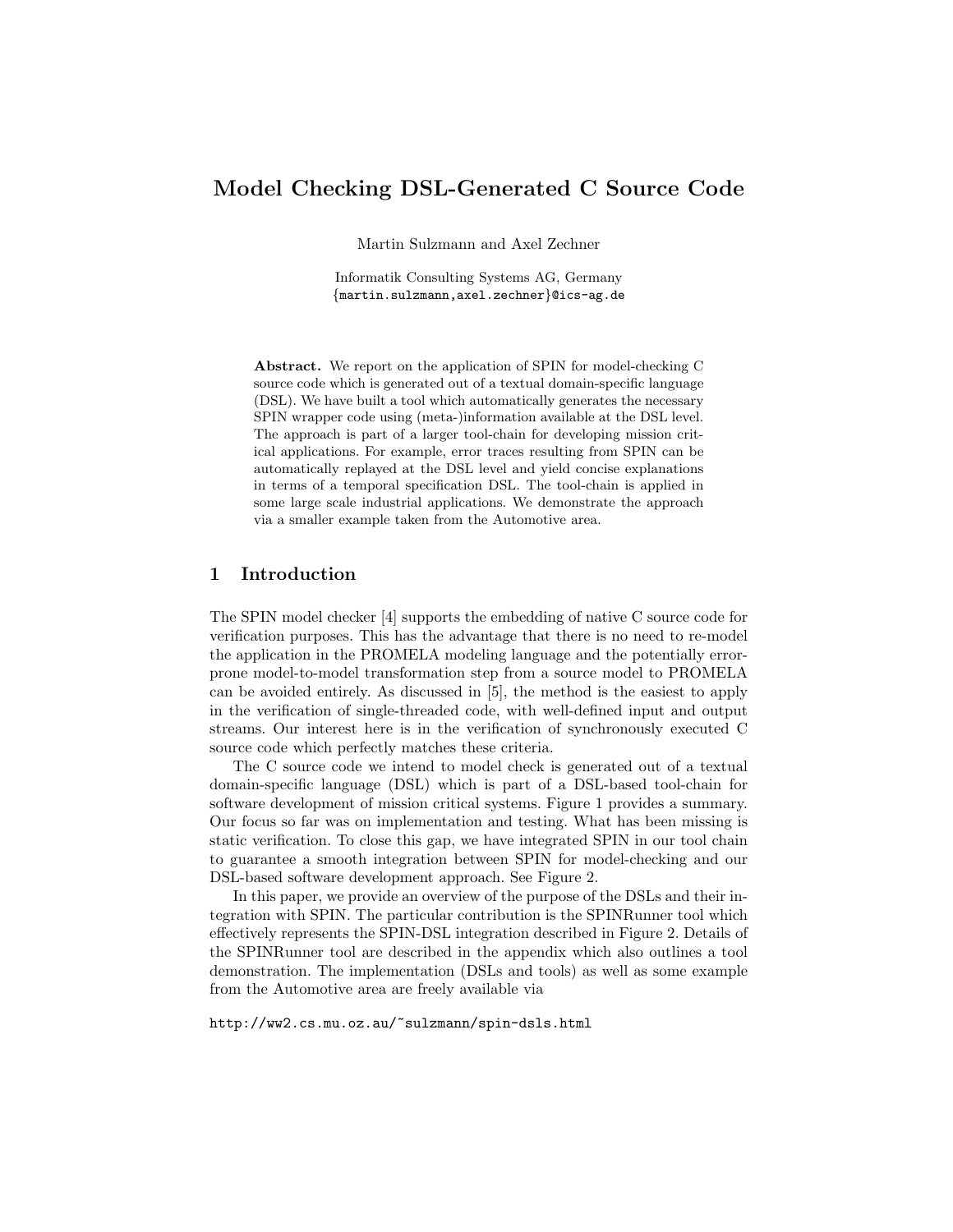

Fig. 1: DSL Tool-Chain Overview – Implementation and Testing

## 2 DSL Tool-Chain Overview

First, we review the various DSLs and their interaction in terms of implementation and testing. See Figure 1. For implementation we use a rule-based DSL in spirit of the Atom DSL [3] where in each cycle every rule is tried sequentially. Our DSL code generator translates each rule into straight-forward C code, in essence, simple if-then statements. Similar to SCADE [8], we generate a function rules init() to initialize state variables and a periodically executed function rules process(). All DSL variable declarations, e.g. input, output, state and local, are declared as global C variable declarations. Thus, we can ensure predictable memory consumption.

For testing, we use a DSL to specify use cases to stimulate the application. The stimulation is weaved together with the C code of the application and yields a test executable. Running the test executable yields a finite program trace which is then matched against a property DSL which describes linear temporal logic (LTL) [7] specifications. LTL trace matching yields a detailed test report based on the method described in [9].

The DSLs have been applied with success in some large scale industrial applications in the Aerospace& Defense area. An important feature is the ability to customize the DSLs to specific application needs. For example, we have built numerous extensions such as Software Cost Reduction (SCR) [2] style mode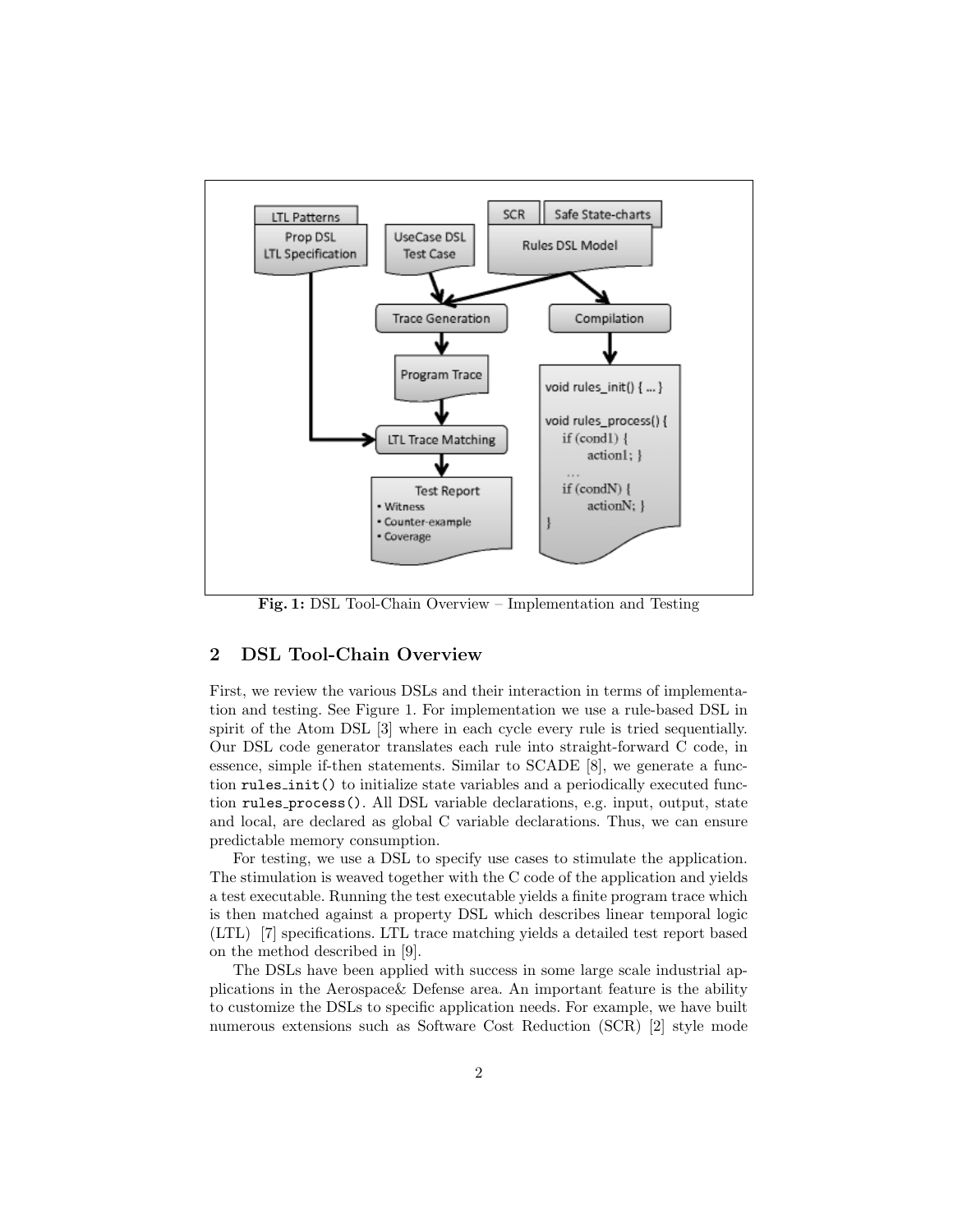and output tables, safe state-charts a la SCADE and new forms of LTL pattern abstractions [1] etc. Such extensions can be fairly quickly integrated in our approach thanks to our use of internal DSLs. The advantage of an internal DSL is that we can make use of the host language, in our case Haskell, to specify new constructs as 'library' extensions. That is, at the Haskell level, new constructs are mapped to existing constructs without having to implement new parsers, code generators etc.

# 3 SPIN-DSL Integration



Fig. 2: SPIN-DSL Integration for Verification

Figure 2 gives an overview of the SPIN-DSL integration. The C source code generated out of the rule-based DSL is literally embedded into a PROMELA model which includes the LTL specification and a closed world model of the environment specified at the DSL level. For example, we can define equivalence classes among the set of input variables to reduce the state space. We also provide for a number of optional automatic optimizations by for example reducing the set of input variables to those used in the currently checked LTL property. The entire process of generating the PROMELA model out of the DSLs and performing the model checking is done automatically by the SPINRunner tool. That is, the user is freed from any low-level model checker interaction and can focus on the highlevel DSL modeling part.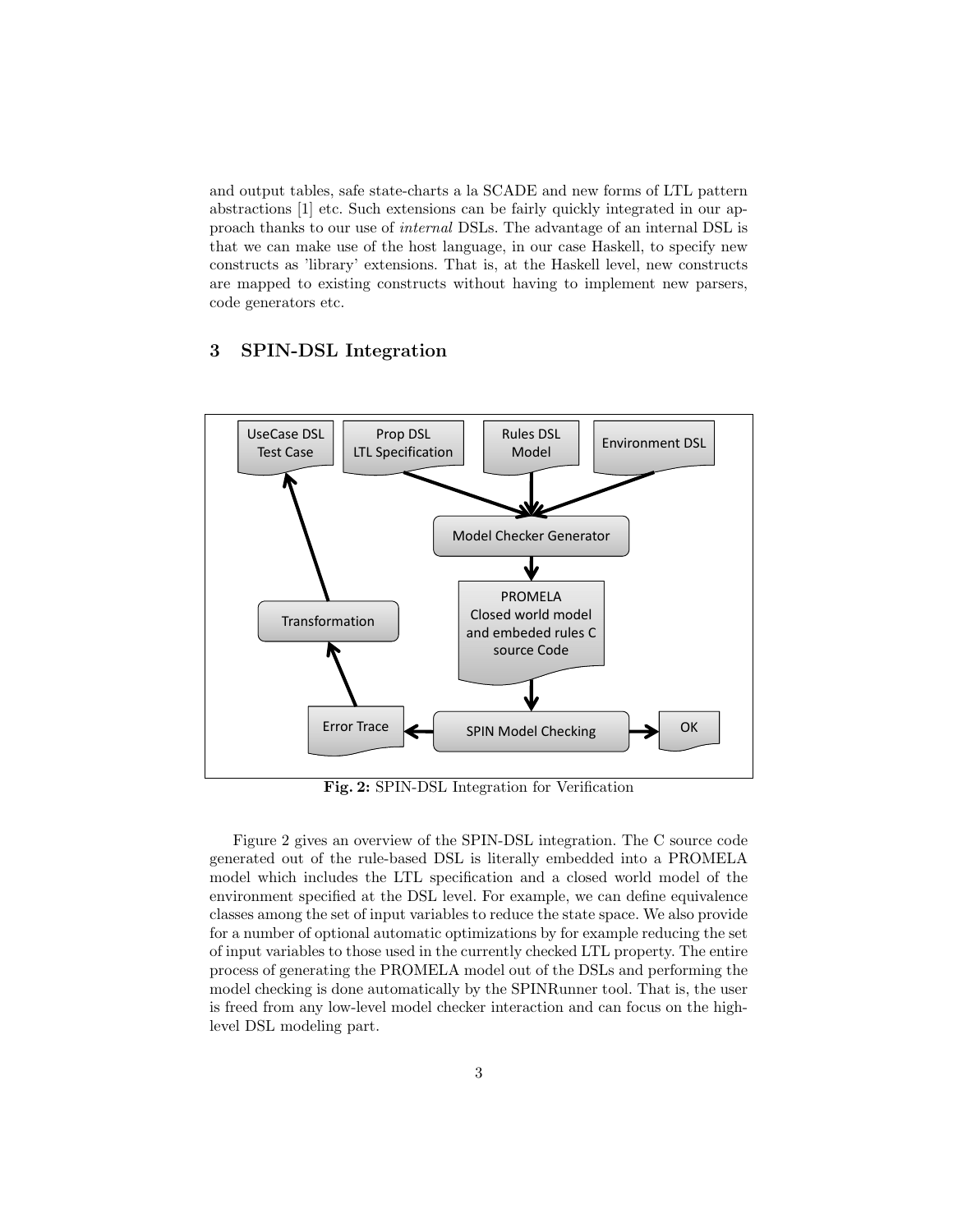In our experience, this approach works fairly well for medium-sized examples. For example, we can fully model check a realistic example taken from the Automotive domain. For many real-world applications, the state space is simply too big such that model checking would yield an answer within some reasonable amount of time. For us this is not a serious issue. Our main use of SPIN is for bug-finding rather than fully static verification. In our experience, model checking often reveals many simple but tedious to spot coding errors by producing error traces.

The error trace can then be used to reach the point in the application where the violation occurs. Additionally, we can provide explanations in terms of the LTL specification which has been violated. Our tool automatically transforms the SPIN error trace into a test case of the UseCase DSL. Thus, we stimulate the application to obtain a program trace which is then matched against the LTL specification. Our constructive LTL matching algorithm provides a detailed test report which includes explanations which parts of the LTL specification have been violated.

#### 3.1 Highlights of Model Checker Generator

```
active process ModelWrapper(){
  atomic{
    c_code { rules_init(); push_state(); }
 }
 do
  ::atomic{
    stimulate_inputs();
    c_code { pop\_state(); rules_process(); push\_state(); log\_state(); }
 }
  od
}
```
Fig. 3: DSL-Generated SPIN Wrapper Process

Model Checker Generator (MCG) is the central component of the SPIN integration into our tool-chain. The MCG tool takes the DSL description of the model, specification, and some environment constraints to automatically generate the input for SPIN model checking:

- 1. LTL DSL statements in SPIN expression format.
- 2. Bit-optimal representation of DSL variables.
- 3. A wrapper process to execute the rule-based DSL model.

For brevity, we ignore the first two points which are fairly straightforward. Figure 3 shows the central components of the SPIN wrapper code to execute the DSL model (i.e. its C code representation). We first atomically initialize the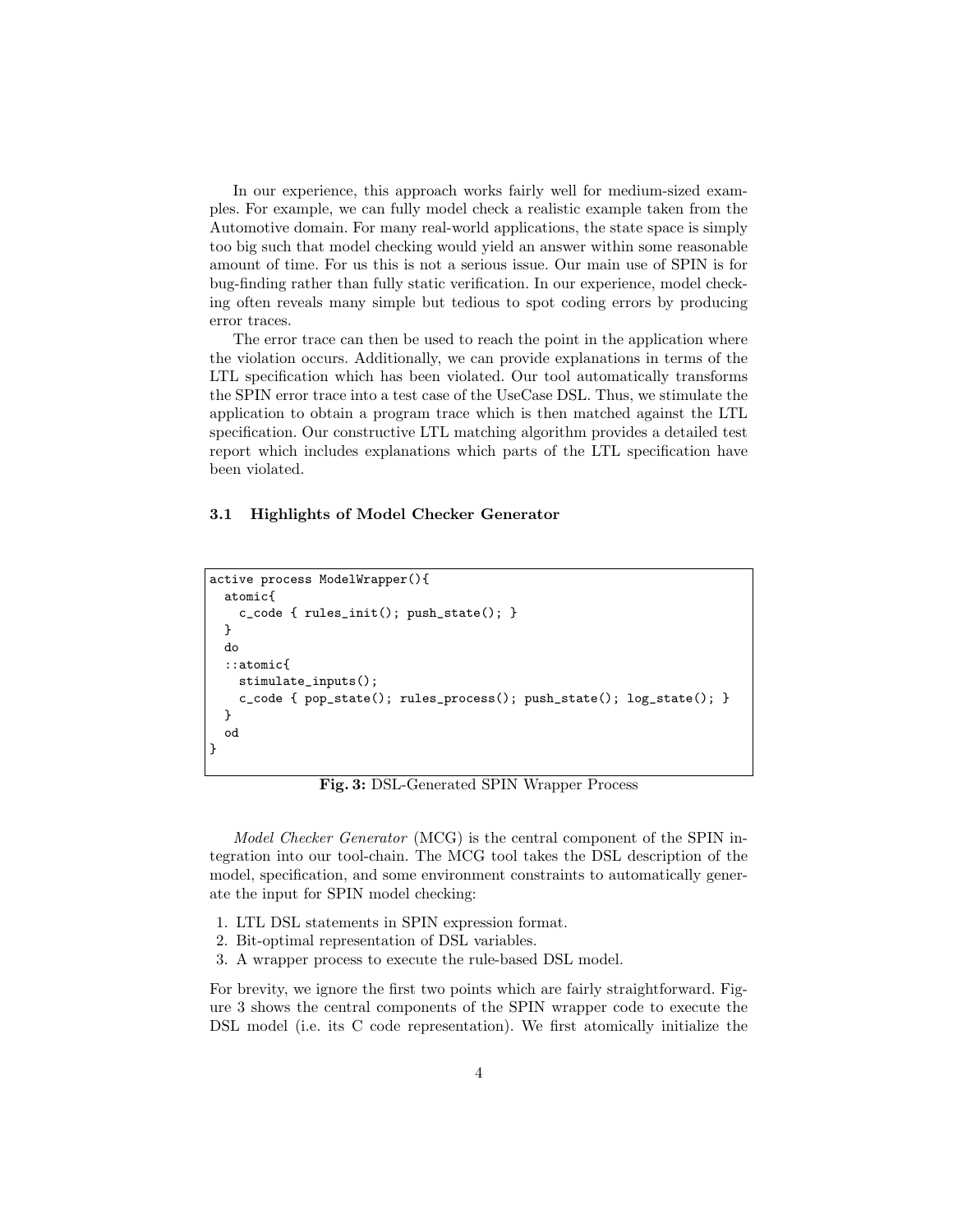DSL model by executing rules\_init() followed by repeated non-deterministic atomic execution of rules\_process().

Functions push\_state() and pop\_state() exchange state information between SPIN and the C interface of our DSL model. We only need to keep track of DSL variables which represent state and global input and output. Any locally declared DSL variable can be ignored because such variables are functionally defined by the surrounding context.

Function stimulate\_inputs() represents the environment model for closedloop verification. We non-deterministically select global input values. To reduce the set of input combinations, and thus the state-space of model-checking, we build equivalence classes of input values (as discussed in [6]). The definition of equivalence classes can be specified at the DSL level and has the consequence that model-checking is potentially incomplete. That is, depending on the representative of the equivalence class, an actual violation of an LTL specification might remain undetected. As already mentioned, our main motivation for the integration of DSL is for bug-finding and the ability to replay error traces at the DSL level. Hence, the incompleteness issue is not of major concern for us.

The trace logger function log\_state() is activated during simulation of SPIN error trails. This function transforms the internal representation of valuations of input, output and state variables to a format readable for the subsequent steps of our tool chain.

# References

- 1. Matthew B. Dwyer, George S. Avrunin, and James C. Corbett. Patterns in property specifications for finite-state verification. In *Proceedings of the 21st international* conference on Software engineering, ICSE '99, pages 411–420, New York, NY, USA, 1999. ACM.
- 2. Stuart R. Faulk and Constance L. Heitmeyer. The SCR approach to requirements specification and analysis. In Proc. of Requirements Engineering  $(RE'97)$ , page 263. IEEE Computer Society, 1997.
- 3. Tom Hawkins. Atom DSL. http://hackage.haskell.org/package/atom/.
- 4. Gerard Holzmann. Spin model checker, the: primer and reference manual. Addison-Wesley Professional, first edition, 2003.
- 5. Gerard J. Holzmann and Rajeev Joshi. Model-driven software verification. In Proc. of SPIN'04, volume 2989 of LNCS, pages 76–91. Springer, 2004.
- 6. D. Richard Kuhn and Vadim Okun. Pseudo-exhaustive testing for software. In Proc. of 30th Annual IEEE / NASA Software Engineering Workshop (SEW-30 2006), pages 153–158. IEEE, 2006.
- 7. Amir Pnueli. The temporal logic of programs. In 18th Annual Symposium on Foundations of Computer Science, pages 46–57. IEEE, 1977.
- 8. Scade suite. http://www.esterel-technologies.com/products/scade-suite/.
- 9. Martin Sulzmann and Axel Zechner. Constructive finite trace analysis with linear temporal logic. In Proc. of TAP'12, 2012. To appear.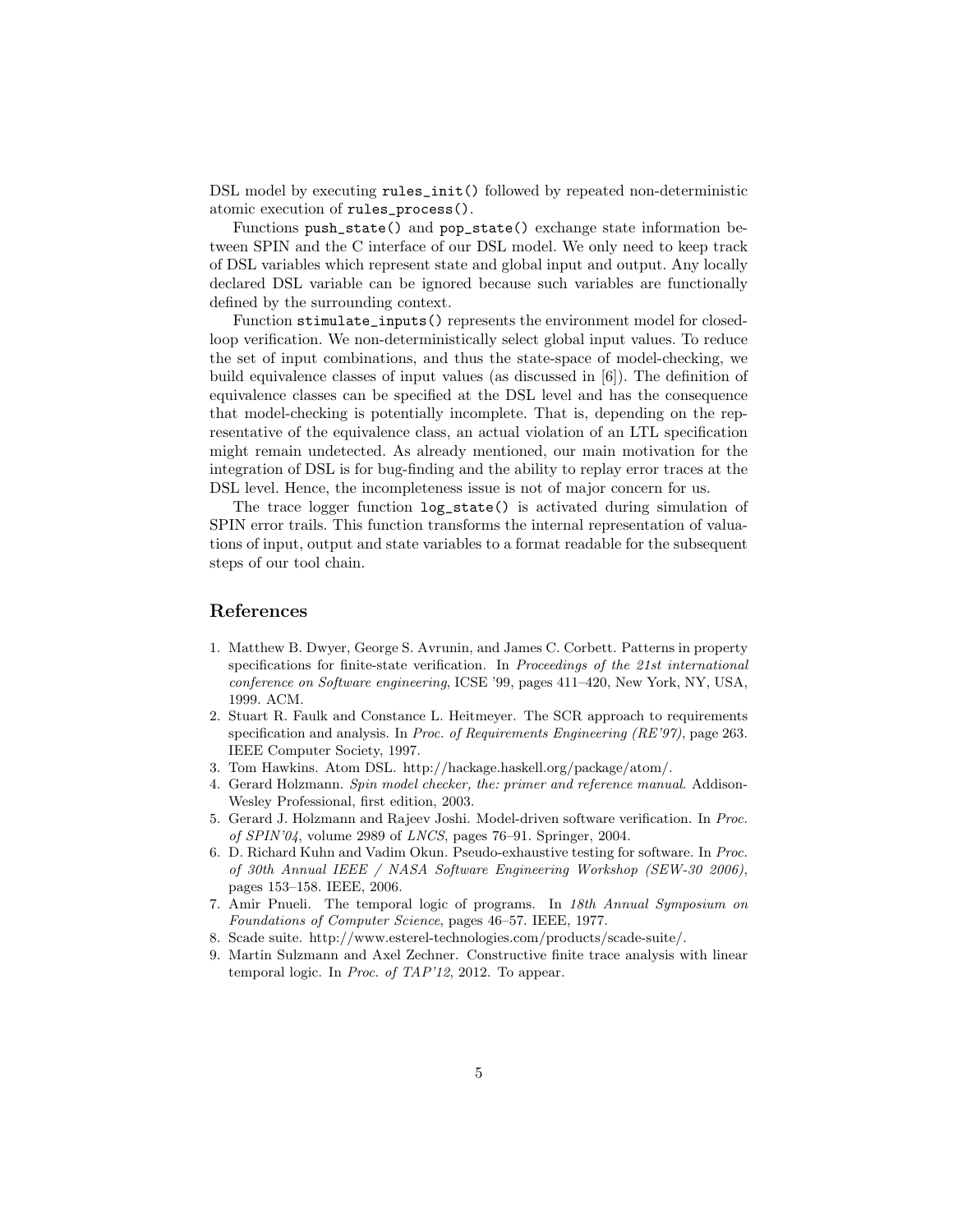# A Tool Demonstration Outline

We demonstrate the SPINRunner with an example taken from the Automotive area. Specifically, we consider a motor start-stop automatic (MSA) application. The purpose of a MSA is depending on the state of the vehicle to either switch on or switch off the engine (e.g. to save fuel, if the vehicle is not moving). Appendix B provides an overview of the MSA application. The SPINRunner is discussed in Appendix C.

# B Motor Start-Stop (MSA) Example

Figure 4 shows the concrete interface of the MSA example encoded in the Rules DSL which is embedded in Haskell. DSL combinators inp and outp allow us to declare input and output variables. The first argument is a unique identifier whereas the second argument is the type to be used. Types in program text are not first-class in Haskell. Hence, we simply create a dummy program text, here undefined, which is assigned the desired type.

The translation to C is straightforward. For example,

speed <- inp "SPEED" (undefined :: Speed)

translates to

int16\_t IN\_GENSPEED;

where the prefix 'IN\_GEN' is used for internal naming reasons.

Figure 5 shows some snippets of the MSA applications where we make use of SCR [2] style mode and output tables. These extensions are mapped to the simple rule's construct which provides the basis of the Rules DSL. The entire MSA application boils down to about 67 primitive rules.

The mode table keeps track if the pressure is either normal, above a certain limit or some alarm mode applies. The alarm mode shall apply if the pressure is above the limit for a certain time period for which we use a counter variable. The counter's value is defined by the output value where for example we increment the current value if we are in the PressureAboveLimit mode.

Figure 6 formulates some of the requirements imposed on the MSA application as Prop DSL statement. The embedGLTL embeds a further domain-specific extension in the general LTL language. For example, we make use of 'higher-level' combinators such as

```
- p :=|=|=>. (n,m) $ q
-- if p holds for min n or max m steps,
-- then thereafter q holds
```
The combinator invariantTest indicates that the LTL property shall be checked against all traces of this test suite. Requirement "MSA Becomes Active" states that the MSA becomes active if there's a rising key value edge and the MSA has been inactive earlier on. Requirements "Engine Off" states that the engine shall be switched off if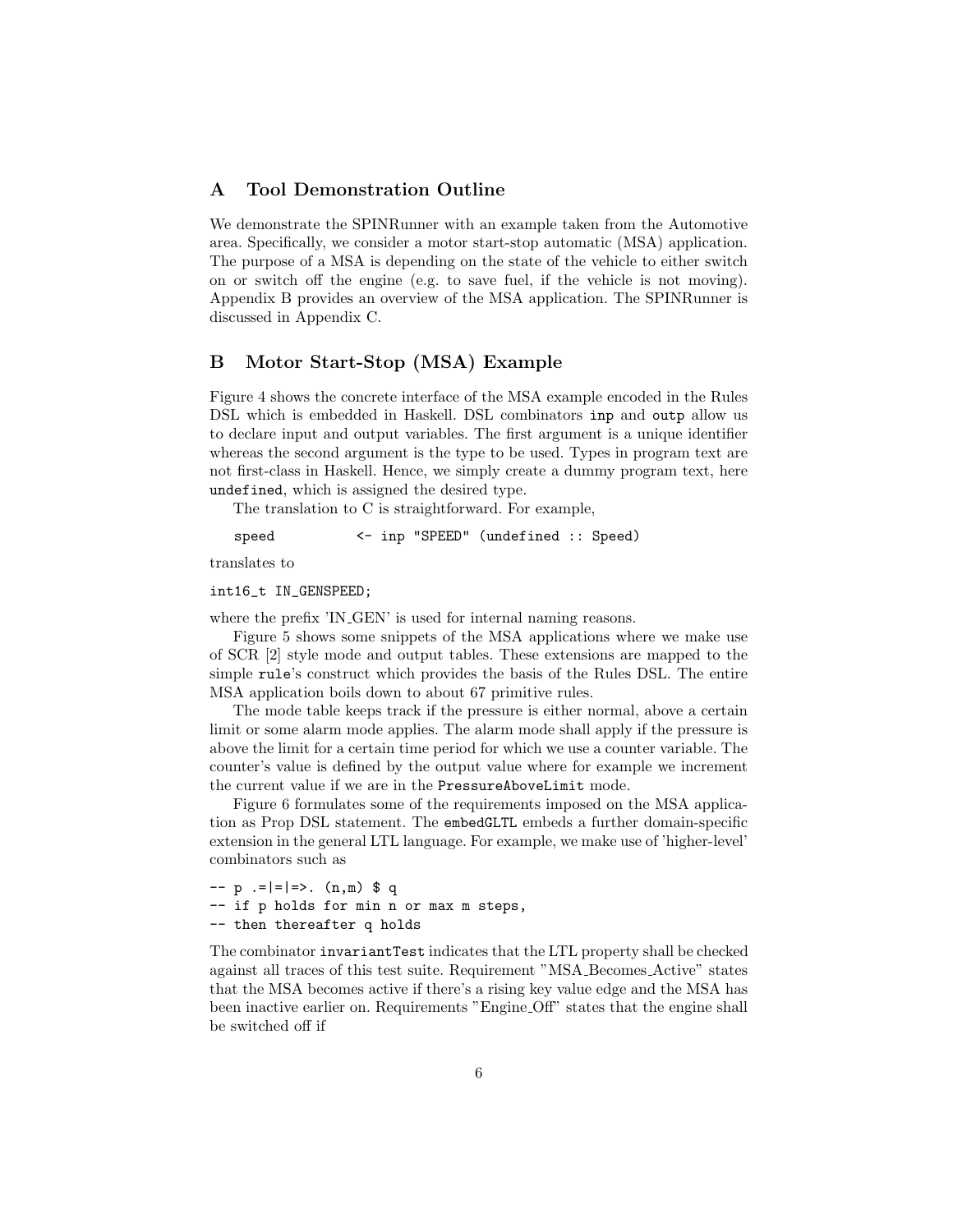```
-- type definitions
type Speed = Int16 - - km/htype Temperature = Int16 -- Celcius
type Pressure = Int16 - -1/10 N/m^2type Voltage = Int16 -- 1/10 V
type SteeringAngle = Int16 -- 0..360 Degree
data Gear = P | R | N | D deriving (Eq, Show, Bounded, Enum)
data OnOff = Off | On deriving (Eq, Show, Bounded, Enum)
data OpenClose = Open | Closed
               deriving (Eq, Show, Bounded, Enum)
data PressedNotPressed = Pressed | NotPressed
                       deriving (Eq, Show, Bounded, Enum)
data OpMode = MSA_Active | MSA_Inactive
             deriving (Eq, Show, Bounded, Enum)
appMSA = node "main" $ do
  -- inputs
  speed <- inp "SPEED" (undefined :: Speed)
  temperature <- inp "TEMPERATURE" (undefined :: Temperature)
  voltage <- inp "VOLTAGE" (undefined :: Voltage)
  pressure <- inp "PRESSURE" (undefined :: Pressure)
  steeringAngle <- inp "STEERING_ANGLE" (undefined :: SteeringAngle)
  driversBuckle <- inp "DRIVERS_BUCKLE" (undefined :: OpenClose)
  gear <- inp "GEAR" (undefined :: Gear)
  frontLid <- inp "FRONT_LID" (undefined :: OpenClose)
  driversDoor <- inp "DRIVERS_DOOR" (undefined :: OpenClose)
  engineStatus <- inp "ENGINE_STATUS" (undefined :: 0n0ff)
  msaKey <- inp "MSA_KEY" (undefined :: PressedNotPressed)
  -- ouputs
  msaStatus <- outp "MSA_STATUS" (undefined :: OpMode)
  engine <- outp "ENGINE" (undefined :: OnOff)
  msaLed <- outp "MSA_LED" (undefined :: OnOff)
  -- implementation is following here
```
Fig. 4: MSA Interface

- for 9 cycles, the (brake) pressure is above 15, and
- in the 10th cycle we have that
	- the pressure is above 15, and
	- the MSA is active, and
	- the speed is below 2, and
	- the temperature is above 3, and
	- the (battery) voltage is above 11.

In summary, the MSA application consists of a module AppMSA which represents the actual MSA implementation and a module ReqMSA which represents the LTL requirements imposed on the MSA application. See Figure 7. These modules and the corresponding 'main' functions msaApp and reqs are DSL inputs for the SPINRunnter tool.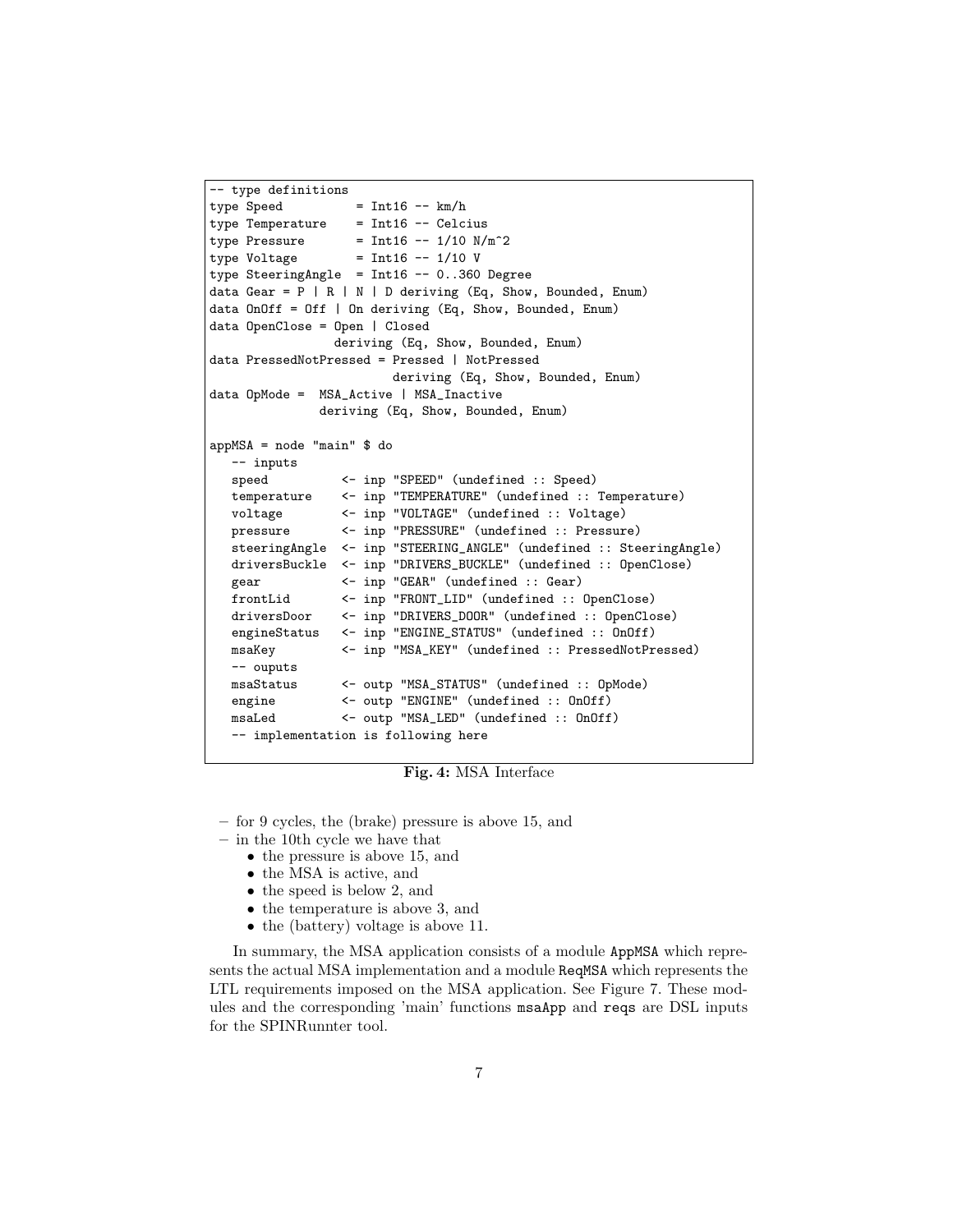```
-- mode table: pressure normal, above limit, alarm
mode .=:==.
   modeMachine "pressure" PressureNormal
        [ (PressureNormal .---->. PressureAboveLimit)
                      (pressure .>. limitPressure)
        , (PressureAboveLimit .---->. PressureNormal)
                      (limitPressure .>. pressure
                       .||. pressure .==. limitPressure)
         , (PressureAboveLimit .---->. PressureAlarm)
                      (pressure .>. limitPressure
                       .&&. (valueState counter) .==. constE 10)
         , (PressureAlarm .---->. PressureNormal)
                      (limitPressure .>. pressure)
        ]
 -- output table for a counter: increment if pressure above limit
 ifEq $
   counter =:=?=
       (valueVar mode .==. constE PressureNormal)
       .==:>.
       (constE (1::Word32))
       'elseIf'
       (valueVar mode .==. constE PressureAboveLimit)
       . == : >.((constE (1::Word32)) .+. (valueState counter))
       'defaultCase'
       (valueState counter)
```
Fig. 5: MSA Implementation

# C SPINRunner

The SPINRunner takes the DSL formulation of the application and its requirements and executes all steps from generation of the model checker (MCG) to SPIN model checking to replaying of error traces.

#### C.1 Overview of Execution Steps

- Step 1 Read input models. SPINRunner reads and interprets the system model as Rules DSL model, specification as Prop LTL DSL Spec.
- Step 2 Generate the C code. Then the system model described in Rules DSL is compiled to C code to be included by the SPIN Wrapper. Our code generator simply produces the end product C code as would be included in the final embedded system.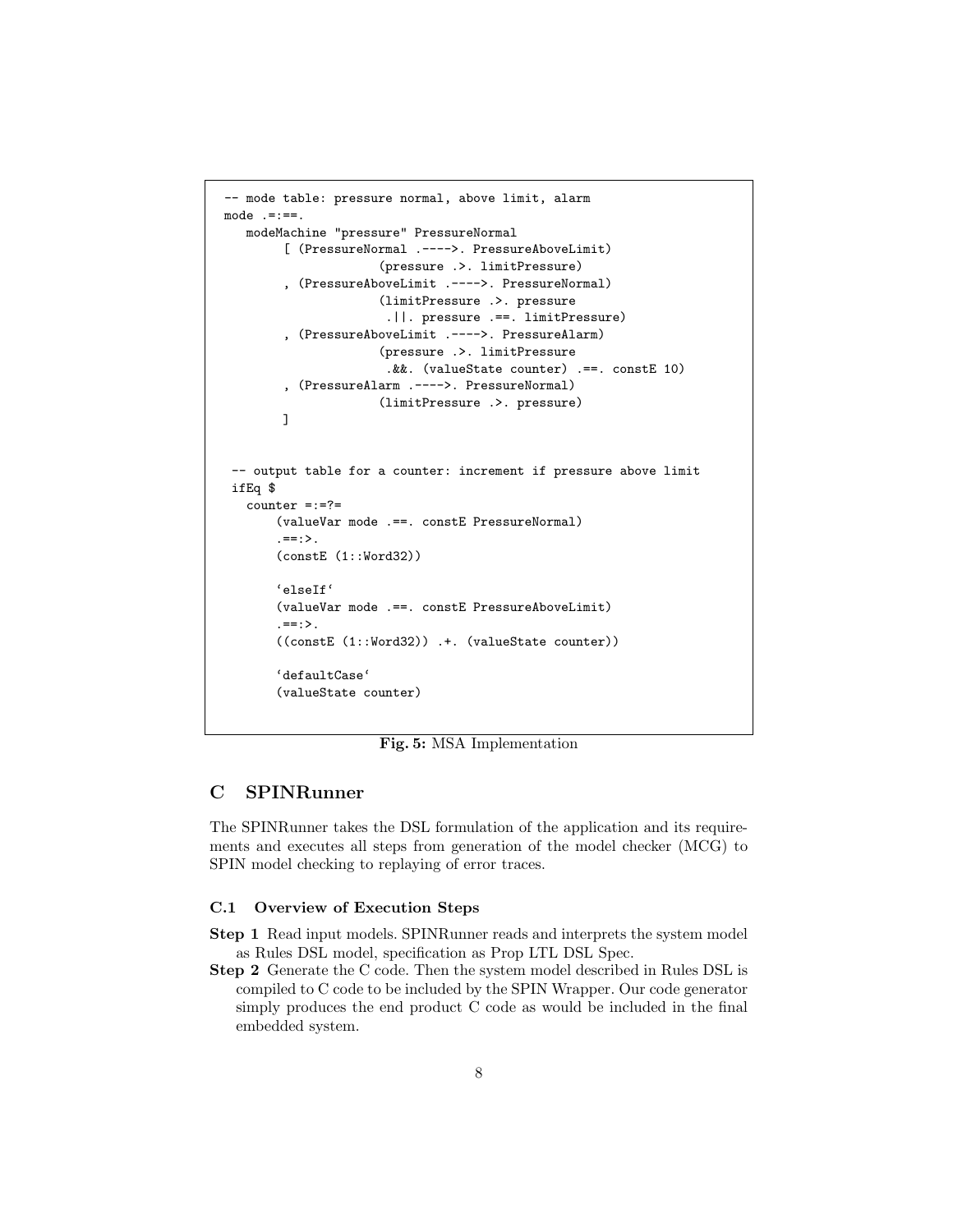```
-- | condition about the state of the car ignoring the engine status
msa_on_car_cond = (valueIn frontLid .==. constE Closed)
             ./\. (valueIn driversDoor .==. constE Closed)
             ./\. (valueIn driversBuckle .==. constE Closed)
             . / \backslash. (valueIn gear . ==. constE D)
-- | car status including the engine status
msa_on_cond = msa_on_car_cond
         ./\. (valueIn engineStatus .==. constE On)
msaReqs = [invariantTest "MSA_Becomes_Active"
   (embedSeqLTL $
     always $
             (valueIn msaKey .==. constE NotPressed) ./\.
             (valueOut msaStatus .==. constE MSA_Inactive)
       :==>. 1 $
          ( ((valueIn msaKey .==. constE Pressed) ./\.
                  msa_on_cond)
            .=>. (valueOut msaStatus .==. constE MSA_Active)
          )
   )
 ,
    invariantTest "Engine_Off"
    (embedSeqLTL $
     always $
        (valueIn pressure .>. constE 15)
        |-|=|=>. (9,9) $
            (valueIn pressure .>. constE 15) ./\.
            (valueOut msaStatus .==. constE MSA_Active) ./\.
            (constE 2 .>. valueIn speed) ./\.
            (valueIn temperature .>. constE 3) ./\.
            (valueIn voltage .>. constE 11)
           \Rightarrow.
              (valueOut engine .==. constE Off)
    )
]
```
# Fig. 6: MSA Requirements

- Step 3 Collect environment model. Often industrial-size model can only be rationally handled if integer type inputs are constrained to interesting scenarios. If supplied, SPINRunner collects information from the supplied environment model. Optionally, the tool can automatically infer restrictions from the LTL-specifications similar to equivalence class testing.
- Step 4 Build SPIN wrappers. For each LTL formula specified, the Model Checker Generator (MCG) produces an individual wrapper and finally model checker.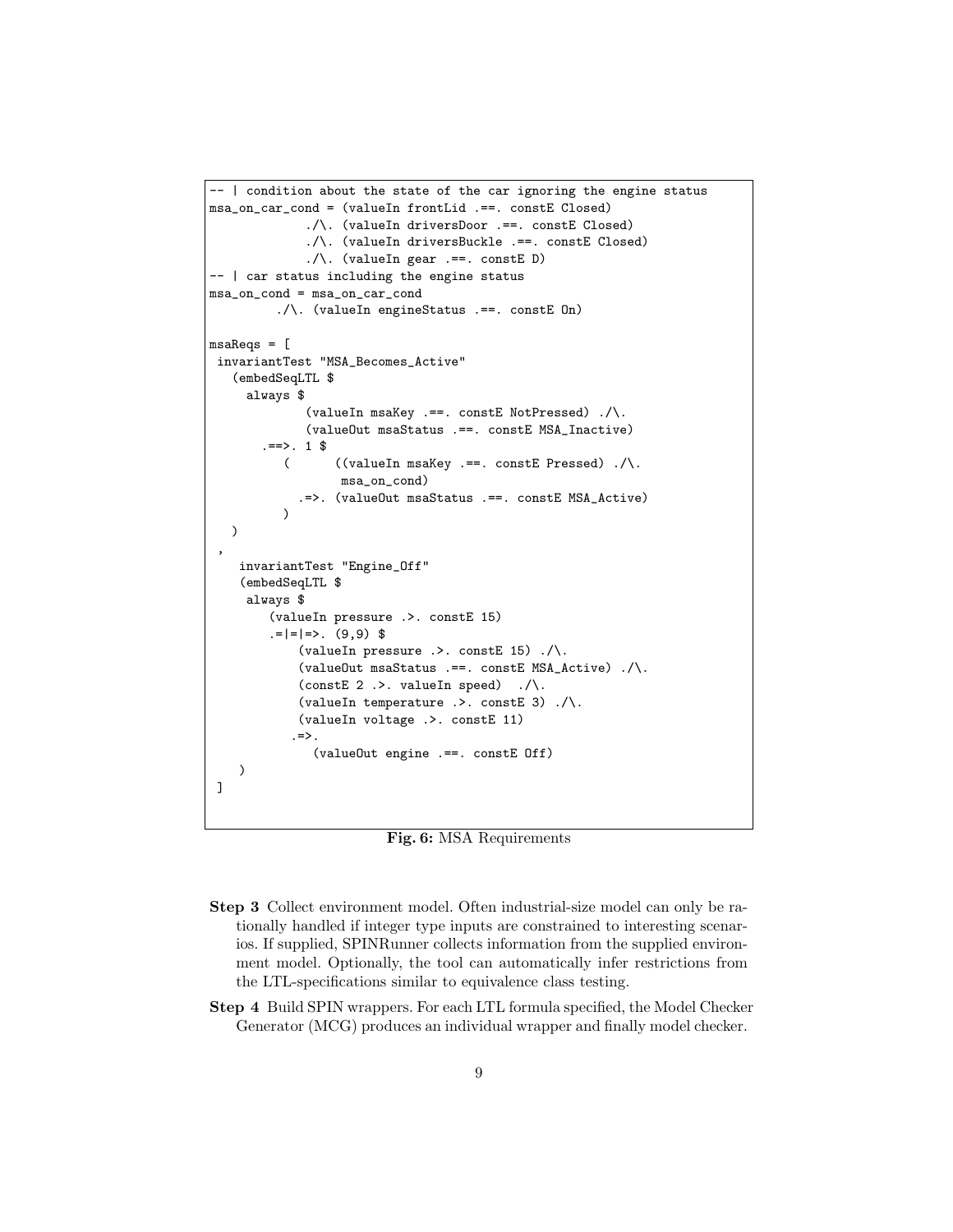```
module AppMSA where
msaApp = node "main"module ReqMSA where
reqs = \dots
```
Fig. 7: MSA DSL Input for SPINRunner

- Step 4.1 Extract the model interface. MCG extracts all information from the system model to generate the wrapper: input, output, and state variables, user supplied types and enumerations. Integer types are mapped to corresponding SPIN types. Enumerations types are represented using the optimum bit-size.
- Step 4.2 Generating state variables. All state variables including outputs and unconstrained integer type inputs are represented as Promela variables to include them into the state vector. All other inputs are combined to a single variable for compact representation of input configurations. To exchange information between the model C code, C functions *push* and  $pop$  (see Fig. 9) are generated surrounding the cyclically called system model.
- Step 4.3 Input stimuli. For model-checking with SPIN, MCG generates code to stimulate the inputs of the system model. For exhaustive analysis, an input configuration is chosen non-deterministically in each cycle. As previously stated, input configurations for all enumeration-type and constrained variables are combined to a single combination variable which is assigned non-deterministically. MCG generates a list of all input combinations and a C function setup inputs to assign the inputs from that list addressed by the combination number (see Fig. 10).
- Step 4.4 Logging function. In order to allow further processing of a possible error trail, MCG produces the C function dumpTrail which dumps the variable contents during simulation runs. Variable configurations are dumped in a format to allow further processing in our tool chain.
- Step 4.5 Model wrapper process. The model wrapper process cyclically calls the system model C code and generation of input stimuli. During simulation runs such as replay of an error trace the logging function dumpTrail is called. Fig. 8 depicts the output generated by this step.
- Step 5 Compiling and executing the model checker. SPINRunner invokes SPIN and a C compiler (e.g. gcc) to generate the model checker executable pan. Compiler options for special SPIN optimizations or model checking variants can be supplied. As default breadth first search is activated which is restricted to safety properties but yields a good trade-off for performance. Finally, the pan model checker is called.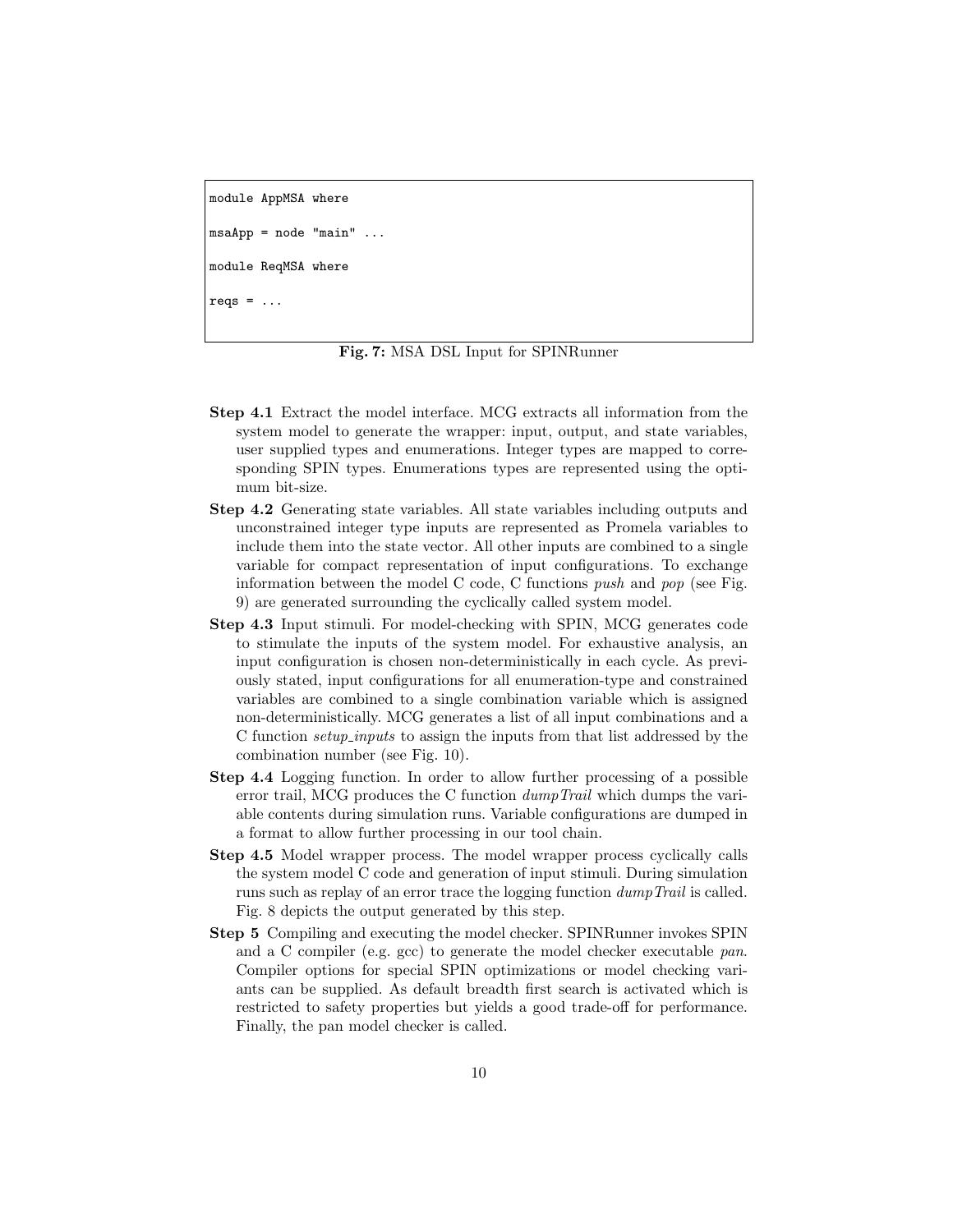Step 6 Explaining an error trace. In case model checking yields an error trace, SPINRunner invokes pan again to dump the trace of input configurations which lead to the violation of the specified property.

```
active proctype ModelWrapper(){
 atomic{
   c_code{
      demonstratorInit();
     push_state();
   };
    select(_combiVar: 0..20735);
   c_code{
     pop_state();
     setup_input(now._combiVar);
     demonstratorRules();
     if (readtrail) dumpTrail();
      push_state();
   }
 }
 do
  ::atomic{
   select(_combiVar: 0..20735);
   c_code{
     pop_state();
      setup_input(now._combiVar);
     demonstratorRules();
     if (readtrail) dumpTrail();
     push_state();
   }
 }
 od;
}
```
Fig. 8: Promela model from the MSA case study

### C.2 Approximation Reduction

A predominant challenge for model checking of industrial-size problems is to cope with the complexity of a model's inputs. Equivalence reduction is an approximative testing technique. SPINRunner implements this pseudo-exhaustive technique and can automatically derive equivalence classes from the Prop DSL Specification.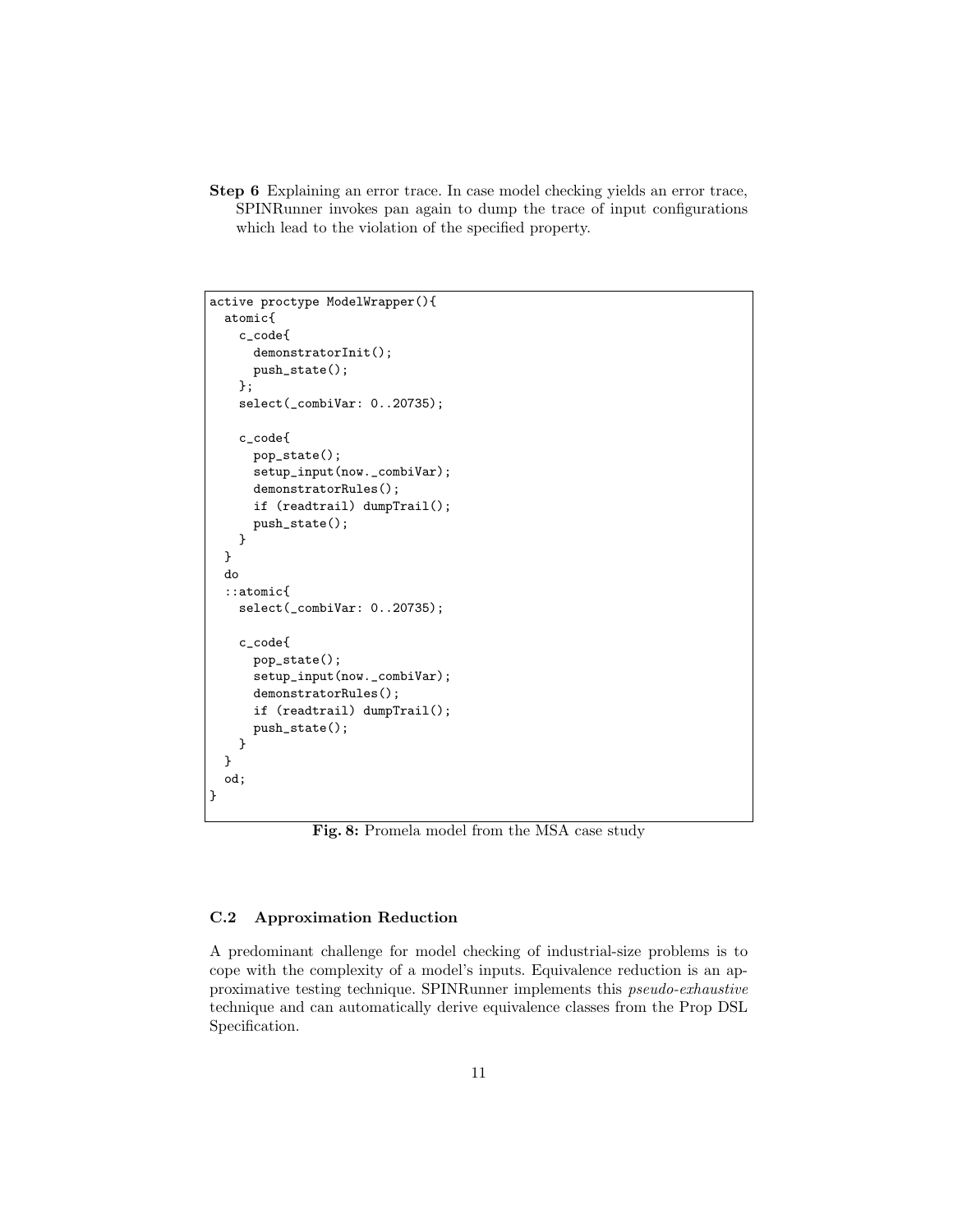```
c_code{
\#include "setup_input.h"
\#include "dumpTrail.h"
 void push_state(){
   now.OUT_GENENGINE=OUT_GENENGINE;
...
   now.s_STATE_GENloc_engine54=s_STATE_GENloc_engine54;
   now._combiVar=0;
   now.IN_GENVOLTAGE=IN_GENVOLTAGE;
   now.IN_GENTEMPERATURE=IN_GENTEMPERATURE;
   now.IN_GENSPEED=IN_GENSPEED;
   now.IN_GENPRESSURE=IN_GENPRESSURE;
 }
 void pop_state(){
   OUT_GENENGINE=now.OUT_GENENGINE;
...
    s_STATE_GENloc_engine54=now.s_STATE_GENloc_engine54;
 }
}
```
Fig. 9: Exchange information between C code and SPIN model checker

```
typedef struct{
 int IN_GENSPEED;
...
 unsigned IN_GENMSA_KEY:1;
} tInputStimulus;
tInputStimulus cInputStimulus[]={
 {1,2,10,14,-31,Open,P,Open,Open,Off,Pressed},
...
};
void setup_input(int _combi){
 IN_GENSPEED=cInputStimulus[_combi].IN_GENSPEED;
...
 IN_GENMSA_KEY=cInputStimulus[_combi].IN_GENMSA_KEY;
}
```
Fig. 10: Stimulate the inputs adressed by an input combination

In Prop DSL propositions over integer variables x are of the form  $x < c$  or  $x = c$  where c is an integer constant. By traversing all provided LTL-expressions, the algorithm collects all propositions over a variable  $x$ . The propositions are then sorted and representatives chosen for each of the equivalence classes formed by the relation expressions.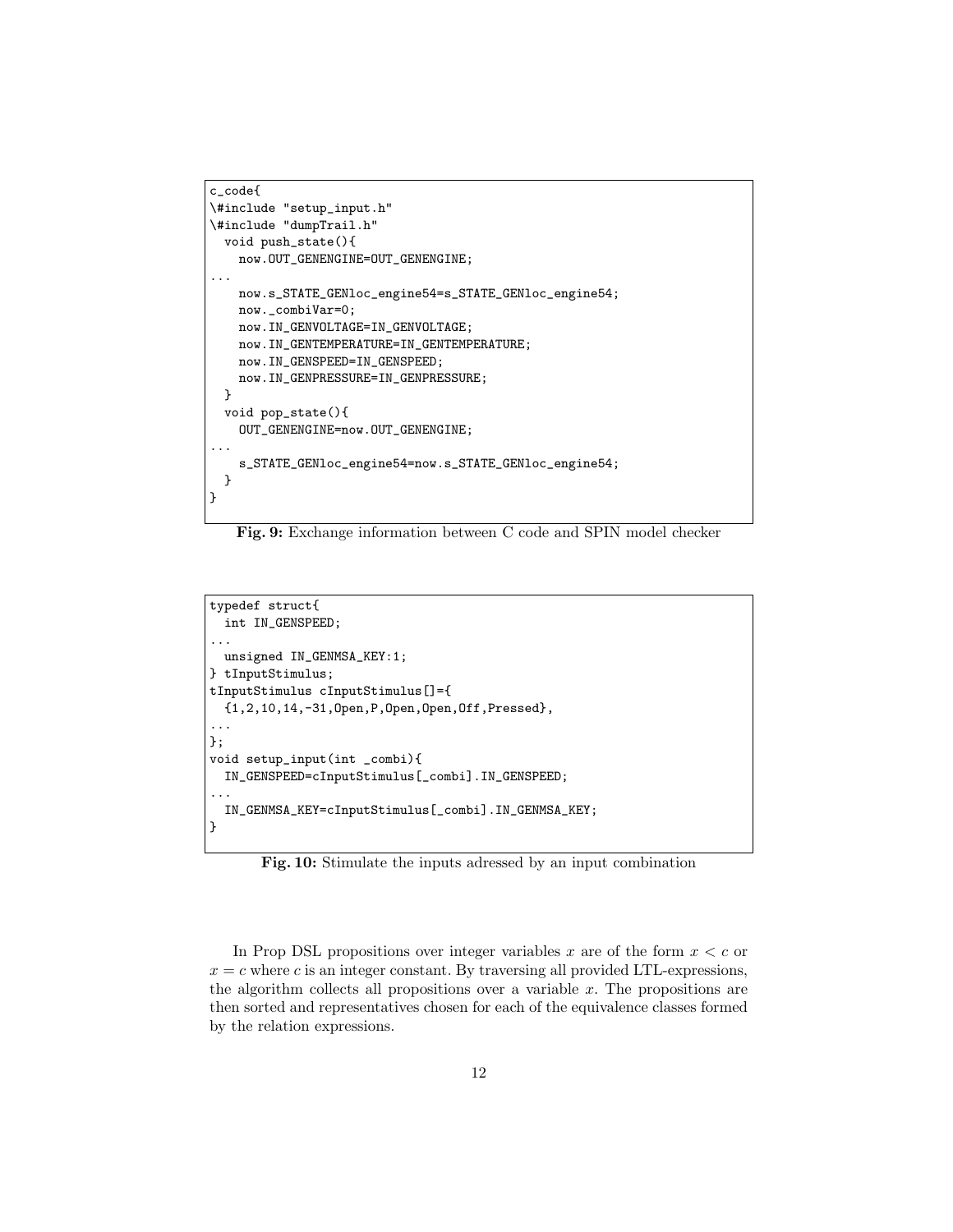```
useCase "emitEngine_OffFailureDerivedFromSPINErrorTrace" (
 -- Cycle #1
  (emitStep $
        speed :=. constE (1::Int16)<+> temperature .=. constE (2::Int16)
    <+> voltage .=. constE (10::Int16)
    <+> pressure .=. constE (16::Int16)
    <+> steeringAngle .=. constE (-32::Int16)
    <+> driversBuckle .=. constE Open
    <+> gear .=. constE P
    <+> frontLid .=. constE Open
    <+> driversDoor .=. constE Open
    <+> engineStatus
    <+> msaKey .=. constE NotPressed
 )
 <!> delay 7
 <!>
 -- Cycle #9
 (emitStep $
    temperature .=. constE (3::Int16)<br><+> voltage .=. constE (11::Int16
                         :=. constE (11::Int16)<+> driversBuckle .=. constE Closed
    <+> gear .=. constE D
    <+> frontLid .=. constE Closed
    <+> driversDoor .=. constE Closed
    <+> engineStatus<br><+> msaKey
                         .=. constE Pressed
 )
 <!>
 -- Cycle #10
 (emitStep $
   temperature .=. constE (2::Int16)<br> <+> voltage .=. constE (10::Int16
    \begin{tabular}{lllll} $\iff$ voltage & $\quad$.-. constE$ (10::Int16) \\ $\iff$ pressure & $\quad$.-. constE$ (14::Int16) \end{tabular}:=. constE (14::Int16)<+> driversBuckle .=. constE Open
    <+> gear .=. constE P
    <+> frontLid .=. constE Open
    <+> driversDoor .=. constE Open
    <+> engineStatus .=. constE Off
 )
 <!> delay 2
```
Fig. 11: DSL test case obtained from SPIN error trace

### C.3 MSA Application

Applying the SPINRunner on our MSA example yields an error trace in case of the LTL requirement Engine Off from Figure 6. The SPIN error trace is systematically turned into UseCase DSL test case. See Figure 11.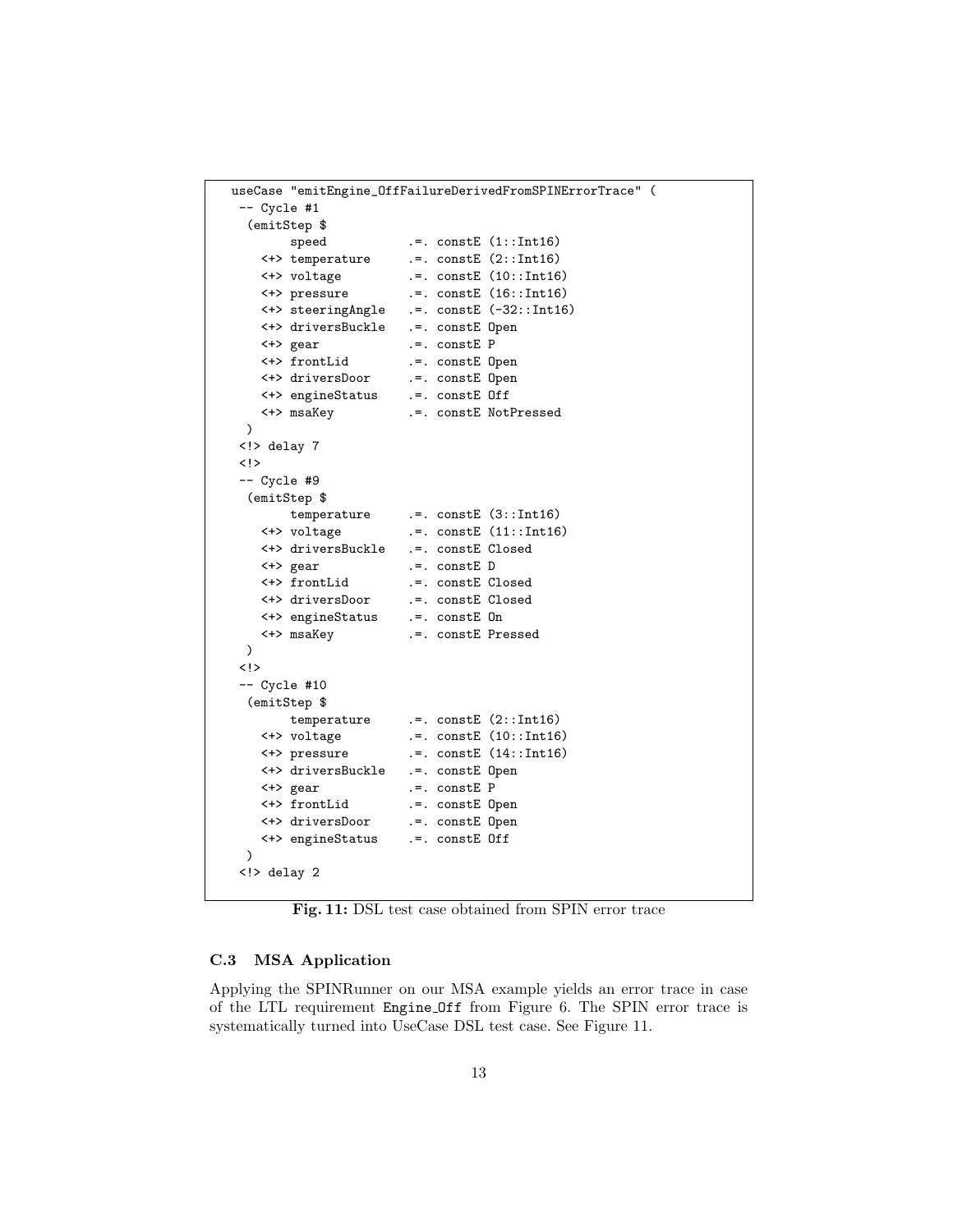This test case is then used to stimulate the MSA application to obtain a (finite) program trace. Matching this program trace against the the LTL property Engine Off fails. Based our constructive LTL matching method, we obtain the information that all pre-conditions

> (valueIn pressure .>. constE 15) ./\. (valueOut msaStatus .==. constE MSA\_Active) ./\. (constE  $2$  .>. valueIn speed) ./\. (valueIn temperature  $\rightarrow$ . constE 3)  $\cdot/\cdot$ . (valueIn voltage .>. constE 11)

but the following does not hold

(valueOut engine .==. constE Off)

This suggests that there's a problem in our implementation of the pressure control logic. Indeed, the transition guard from Figure 5

```
(PressureAboveLimit .---->. PressureAlarm)
    (pressure .>. limitPressure
     .&&. (valueState counter) .==. constE 10)
```
is incorrect. Instead of the 10 cycles we should only wait 9 cycles. That is, we need to replace constE 10 by constE 9. After this fix. All nine LTL requirements of the MSA application can be verified by SPIN.

## C.4 Model-Checking Benchmarks

List of SPIN options used for benchmark: Option 1: depth first search -DSFH -DBFS -DSAFETY Option 2: safety with optimizations -DSAFETY -DSFH Option 3: safety -DSAFETY Option 4: acceptance Option 1 Option 2 Option 3 Option 4 time [s] [byte] time [s] [byte] time [s] [byte] time [s] [byte] hyte] Engine Off 34.900 1,690,020 24.400 345,713 27.200 345,713 60.300 689,036 Engine On1  $|41.000|1,690,117$ Engine On1b 7.030 402,840 1.830 345,518 1.780 345,518 1.960 688,841 Engine On2 | 3.370 116,062 0.340 345,518 0.420 345,518 1.400 688,841 LED Off 1.940 116,062 0.340 345,518 0.617 345,518 0.895 688,841 LED On 2.400 116,062 0.605 345,518 0.315 345,518 1.620 688,841 MSA Becomes Active 43.200 1,690,117 22.100 345,616 30.500 345,616 41.300 688,939 MSA Becomes Inactive1 42.900 1,690,117 13.000 345,518 10.800 345,518 25.200 688,841 MSA Becomes Inactive2 1.900 116,062 0.245 345,518 0.240 345,518 0.615 688,841

Table 1. Time / memory usage for different properties

Table 1 shows some benchmark results for our MSA example. The Tables show model-checking time / memory usage for different LTL properties. We